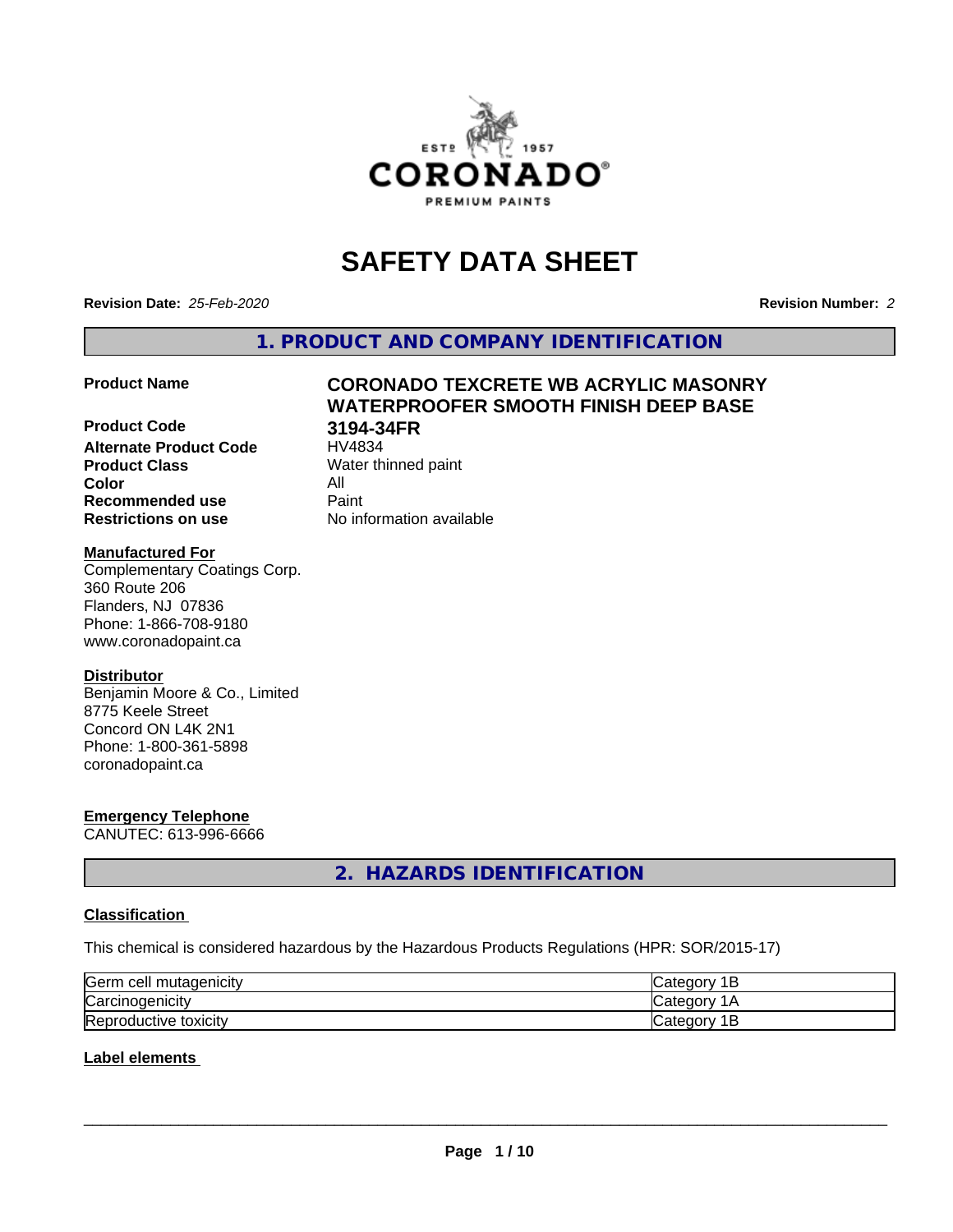### **Danger**

### **Hazard statements**

May cause genetic defects May cause cancer May damage fertility or the unborn child



**Appearance** liquid **CODO** *Appearance liquid* **Odor** *CODO CODO* **<b>***CODO CODO CODO CODO CODO* 

### **Precautionary Statements - Prevention**

Obtain special instructions before use Do not handle until all safety precautions have been read and understood Use personal protective equipment as required

### **Precautionary Statements - Response**

IF exposed or concerned: Get medical advice/attention

### **Precautionary Statements - Storage**

Store locked up

### **Precautionary Statements - Disposal**

Dispose of contents/container to an approved waste disposal plant

### **Other information**

No information available

| <b>Chemical name</b>            | CAS No.    | Weight-%      | <b>Hazardous Material</b> | Date HMIRA filed and                          |
|---------------------------------|------------|---------------|---------------------------|-----------------------------------------------|
|                                 |            |               |                           | Information Review Act date exemption granted |
|                                 |            |               | registry number           | (if applicable)                               |
|                                 |            |               | (HMIRA registry #)        |                                               |
| Nepheline syenite               | 37244-96-5 | $10 - 30%$    |                           |                                               |
| Titanium dioxide                | 13463-67-7 | $3 - 7%$      |                           |                                               |
| Silica, mica                    | 12001-26-2 | - 5%          |                           |                                               |
| Propylene glycol                | 57-55-6    | - 5%          |                           |                                               |
| Propanoic acid, 2-methyl-,      | 25265-77-4 | $1 - 5%$      |                           |                                               |
| monoester with                  |            |               |                           |                                               |
| 2,2,4-trimethyl-1,3-pentanediol |            |               |                           |                                               |
| Silica, crystalline             | 14808-60-7 | $0.25 - 0.5%$ |                           |                                               |
| Carbamic acid,                  | 10605-21-7 | $0.1 - 0.25%$ |                           |                                               |
| 1H-benzimidazol-2-yl-, methyl   |            |               |                           |                                               |

### **3. COMPOSITION INFORMATION ON COMPONENTS**

 $\_$  ,  $\_$  ,  $\_$  ,  $\_$  ,  $\_$  ,  $\_$  ,  $\_$  ,  $\_$  ,  $\_$  ,  $\_$  ,  $\_$  ,  $\_$  ,  $\_$  ,  $\_$  ,  $\_$  ,  $\_$  ,  $\_$  ,  $\_$  ,  $\_$  ,  $\_$  ,  $\_$  ,  $\_$  ,  $\_$  ,  $\_$  ,  $\_$  ,  $\_$  ,  $\_$  ,  $\_$  ,  $\_$  ,  $\_$  ,  $\_$  ,  $\_$  ,  $\_$  ,  $\_$  ,  $\_$  ,  $\_$  ,  $\_$  ,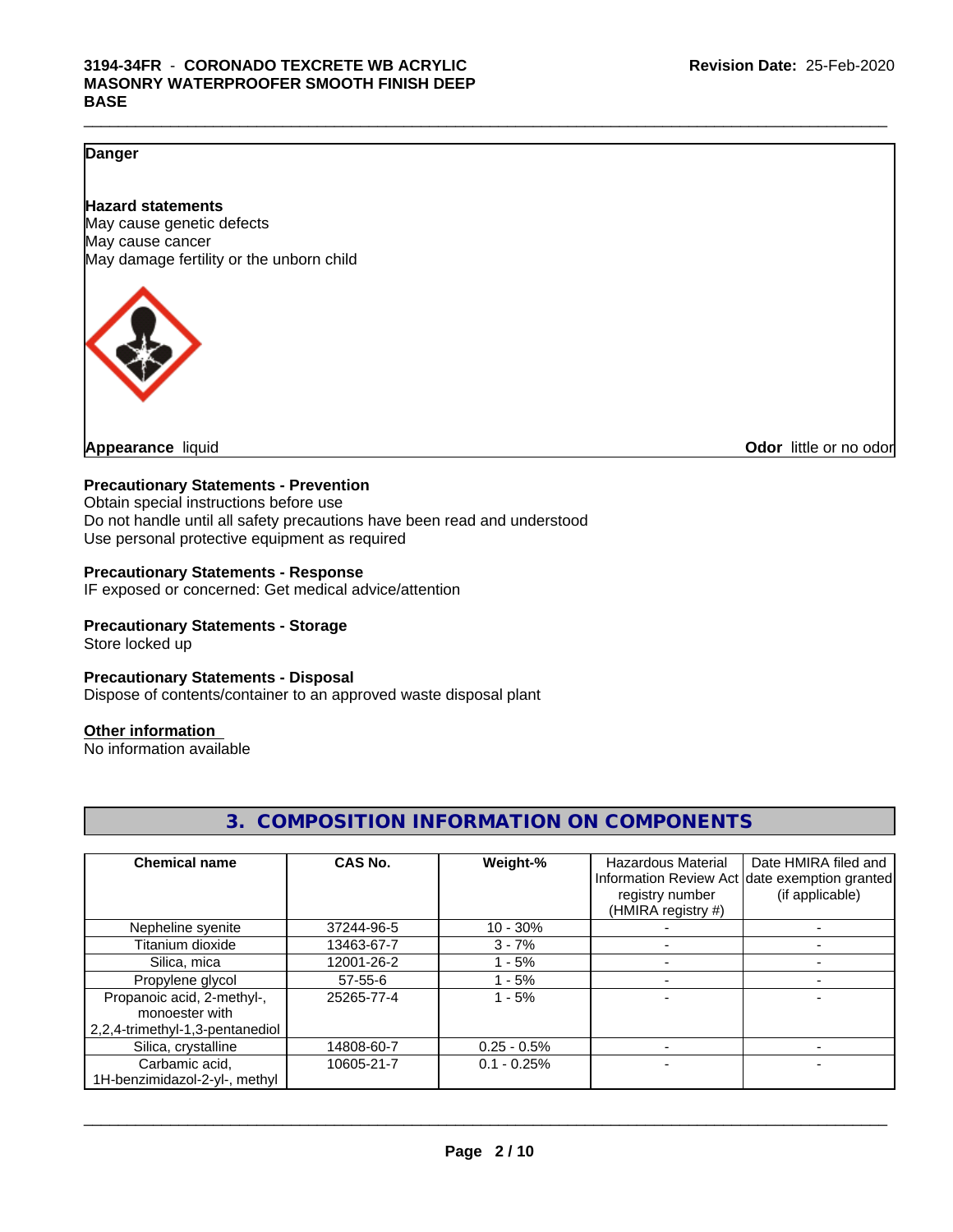### **3194-34FR** - **CORONADO TEXCRETE WB ACRYLIC MASONRY WATERPROOFER SMOOTH FINISH DEEP BASE**

 $\_$  ,  $\_$  ,  $\_$  ,  $\_$  ,  $\_$  ,  $\_$  ,  $\_$  ,  $\_$  ,  $\_$  ,  $\_$  ,  $\_$  ,  $\_$  ,  $\_$  ,  $\_$  ,  $\_$  ,  $\_$  ,  $\_$  ,  $\_$  ,  $\_$  ,  $\_$  ,  $\_$  ,  $\_$  ,  $\_$  ,  $\_$  ,  $\_$  ,  $\_$  ,  $\_$  ,  $\_$  ,  $\_$  ,  $\_$  ,  $\_$  ,  $\_$  ,  $\_$  ,  $\_$  ,  $\_$  ,  $\_$  ,  $\_$  ,

\*The exact percentage (concentration) of composition has been withheld as a trade secret

|                                                       | 4. FIRST AID MEASURES                                                                                                                        |
|-------------------------------------------------------|----------------------------------------------------------------------------------------------------------------------------------------------|
| <b>General Advice</b>                                 | If symptoms persist, call a physician. Show this safety data<br>sheet to the doctor in attendance.                                           |
| <b>Eye Contact</b>                                    | Rinse thoroughly with plenty of water for at least 15<br>minutes and consult a physician.                                                    |
| <b>Skin Contact</b>                                   | Wash off immediately with soap and plenty of water while<br>removing all contaminated clothes and shoes.                                     |
| <b>Inhalation</b>                                     | Move to fresh air. If symptoms persist, call a physician.                                                                                    |
| Ingestion                                             | Clean mouth with water and afterwards drink plenty of<br>water. Consult a physician if necessary.                                            |
| <b>Most Important Symptoms/Effects</b>                | None known.                                                                                                                                  |
| <b>Notes To Physician</b>                             | Treat symptomatically.                                                                                                                       |
|                                                       | 5. FIRE-FIGHTING MEASURES                                                                                                                    |
| <b>Suitable Extinguishing Media</b>                   | Use extinguishing measures that are appropriate to local<br>circumstances and the surrounding environment.                                   |
| Protective equipment and precautions for firefighters | As in any fire, wear self-contained breathing apparatus<br>pressure-demand, MSHA/NIOSH (approved or equivalent)<br>and full protective gear. |
|                                                       |                                                                                                                                              |

extreme heat.

**Not applicable** 

 $\overline{\phantom{a}}$  ,  $\overline{\phantom{a}}$  ,  $\overline{\phantom{a}}$  ,  $\overline{\phantom{a}}$  ,  $\overline{\phantom{a}}$  ,  $\overline{\phantom{a}}$  ,  $\overline{\phantom{a}}$  ,  $\overline{\phantom{a}}$  ,  $\overline{\phantom{a}}$  ,  $\overline{\phantom{a}}$  ,  $\overline{\phantom{a}}$  ,  $\overline{\phantom{a}}$  ,  $\overline{\phantom{a}}$  ,  $\overline{\phantom{a}}$  ,  $\overline{\phantom{a}}$  ,  $\overline{\phantom{a}}$ 

**Specific Hazards Arising From The Chemical Closed containers may rupture if exposed to fire or** 

**Sensitivity to mechanical impact** No

**Sensitivity to static discharge** No

**Flash Point Data Flash point (°F)**<br> **Flash Point (°C)**<br> **Flash Point (°C)**<br> **C Flash Point (°C)**<br>Method

**Flammability Limits In Air**

**Lower flammability limit:**<br>
Upper flammability limit:<br>
Upper flammability limit:<br>
Not applicable **Upper flammability limit:**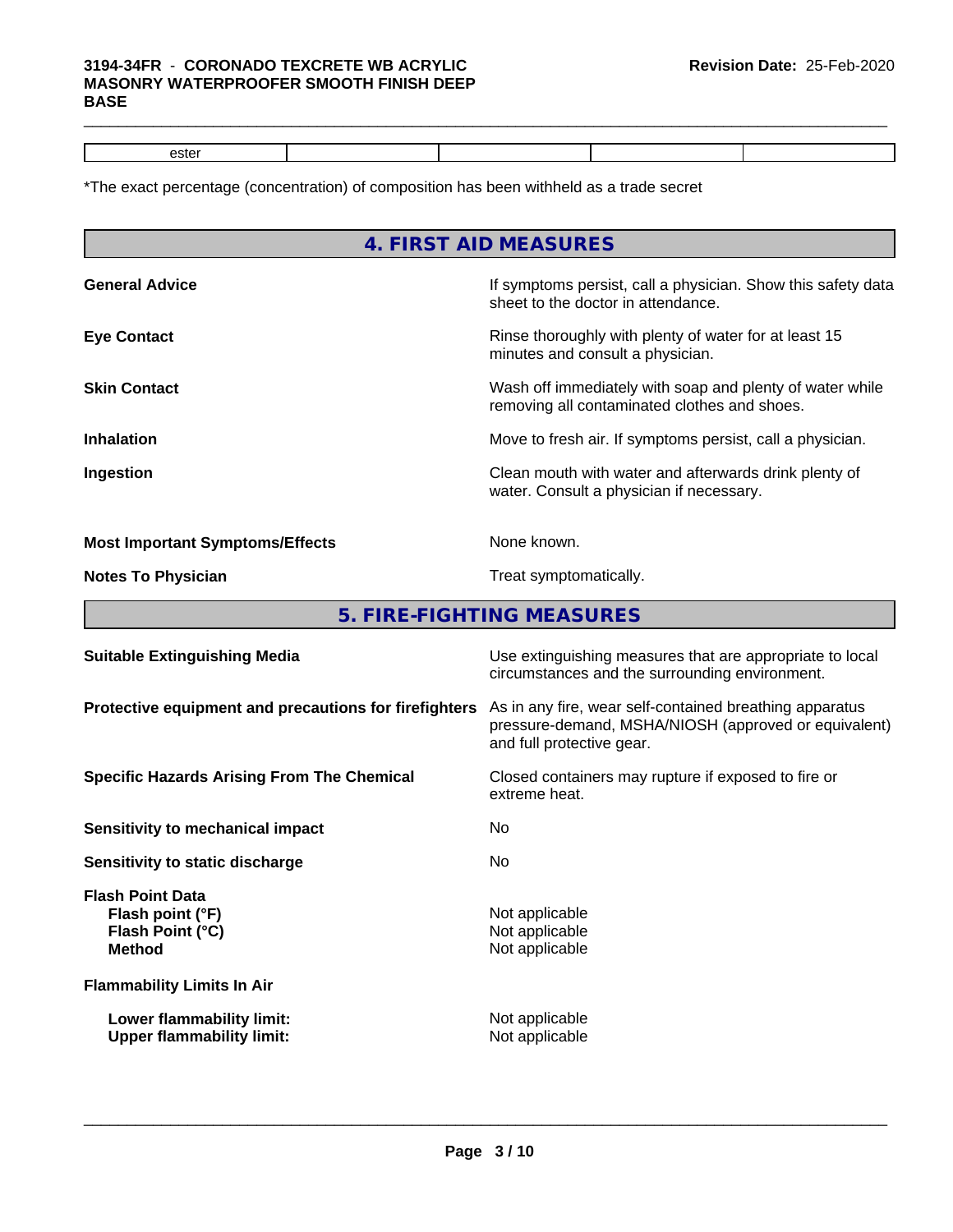| <u>NFPA</u>         | Health: 2 | <b>Flammability: 0</b> | <b>Instability: 0</b> | <b>Special: Not Applicable</b> |
|---------------------|-----------|------------------------|-----------------------|--------------------------------|
| <b>NIEDA LAMARA</b> |           |                        |                       |                                |

### **NFPA Legend** 0 - Not Hazardous

- 1 Slightly
- 2 Moderate
- 
- 3 High
- 4 Severe

*The ratings assigned are only suggested ratings, the contractor/employer has ultimate responsibilities for NFPA ratings where this system is used.*

*Additional information regarding the NFPA rating system is available from the National Fire Protection Agency (NFPA) at www.nfpa.org.*

### **6. ACCIDENTAL RELEASE MEASURES**

**Personal Precautions Avoid contact with skin, eyes and clothing. Ensure** Avoid contact with skin, eyes and clothing. Ensure adequate ventilation.

**Other Information Discription Prevent further leakage or spillage if safe to do so.** 

**Environmental precautions** See Section 12 for additional Ecological Information.

**Methods for Cleaning Up Example 20 All 20 All 20 All 20 Soak** up with inert absorbent material. Sweep up and shovel into suitable containers for disposal.

### **7. HANDLING AND STORAGE**

Handling **Handling Avoid contact with skin, eyes and clothing. Avoid breathing Handling** vapors, spray mists or sanding dust. In case of insufficient ventilation, wear suitable respiratory equipment.

**Storage Keep container tightly closed. Keep out of the reach of Keep** container tightly closed. Keep out of the reach of children.

**Incompatible Materials Incompatible Materials No information available** 

 $\overline{\phantom{a}}$  ,  $\overline{\phantom{a}}$  ,  $\overline{\phantom{a}}$  ,  $\overline{\phantom{a}}$  ,  $\overline{\phantom{a}}$  ,  $\overline{\phantom{a}}$  ,  $\overline{\phantom{a}}$  ,  $\overline{\phantom{a}}$  ,  $\overline{\phantom{a}}$  ,  $\overline{\phantom{a}}$  ,  $\overline{\phantom{a}}$  ,  $\overline{\phantom{a}}$  ,  $\overline{\phantom{a}}$  ,  $\overline{\phantom{a}}$  ,  $\overline{\phantom{a}}$  ,  $\overline{\phantom{a}}$ 

### **8. EXPOSURE CONTROLS/PERSONAL PROTECTION**

### **Exposure Limits**

| <b>Chemical name</b> | <b>ACGIH TLV</b>                                                 | <b>Alberta</b>                  | <b>British Columbia</b>                          | <b>Ontario</b>                                          | Quebec                          |
|----------------------|------------------------------------------------------------------|---------------------------------|--------------------------------------------------|---------------------------------------------------------|---------------------------------|
| Nepheline syenite    | N/E                                                              | N/E                             | N/E                                              | 10 mg/m $3$ - TWA                                       | N/E                             |
| Titanium dioxide     | TWA: $10 \text{ mg/m}^3$                                         | 10 mg/m $3$ - TWA               | 10 mg/m $3$ - TWA<br>$3$ mg/m <sup>3</sup> - TWA | 10 mg/m $3$ - TWA                                       | 10 mg/m $3$ - TWAEV             |
| Silica, mica         | TWA: $3 \text{ mg/m}^3$<br>respirable particulate<br>matter      | $3$ mg/m <sup>3</sup> - TWA     | $3$ mg/m <sup>3</sup> - TWA                      | $3$ mg/m <sup>3</sup> - TWA                             | 3 mg/m <sup>3</sup> - TWAEV     |
| Propylene glycol     | N/E                                                              | N/E                             | N/E                                              | 10 mg/m $3$ - TWA<br>50 ppm - TWA<br>155 mg/m $3$ - TWA | N/E                             |
| Silica, crystalline  | TWA: 0.025 mg/m <sup>3</sup><br>respirable particulate<br>matter | $0.025$ mg/m <sup>3</sup> - TWA | $0.025$ mg/m <sup>3</sup> - TWA                  | $0.10$ mg/m <sup>3</sup> - TWA                          | $0.1$ mg/m <sup>3</sup> - TWAEV |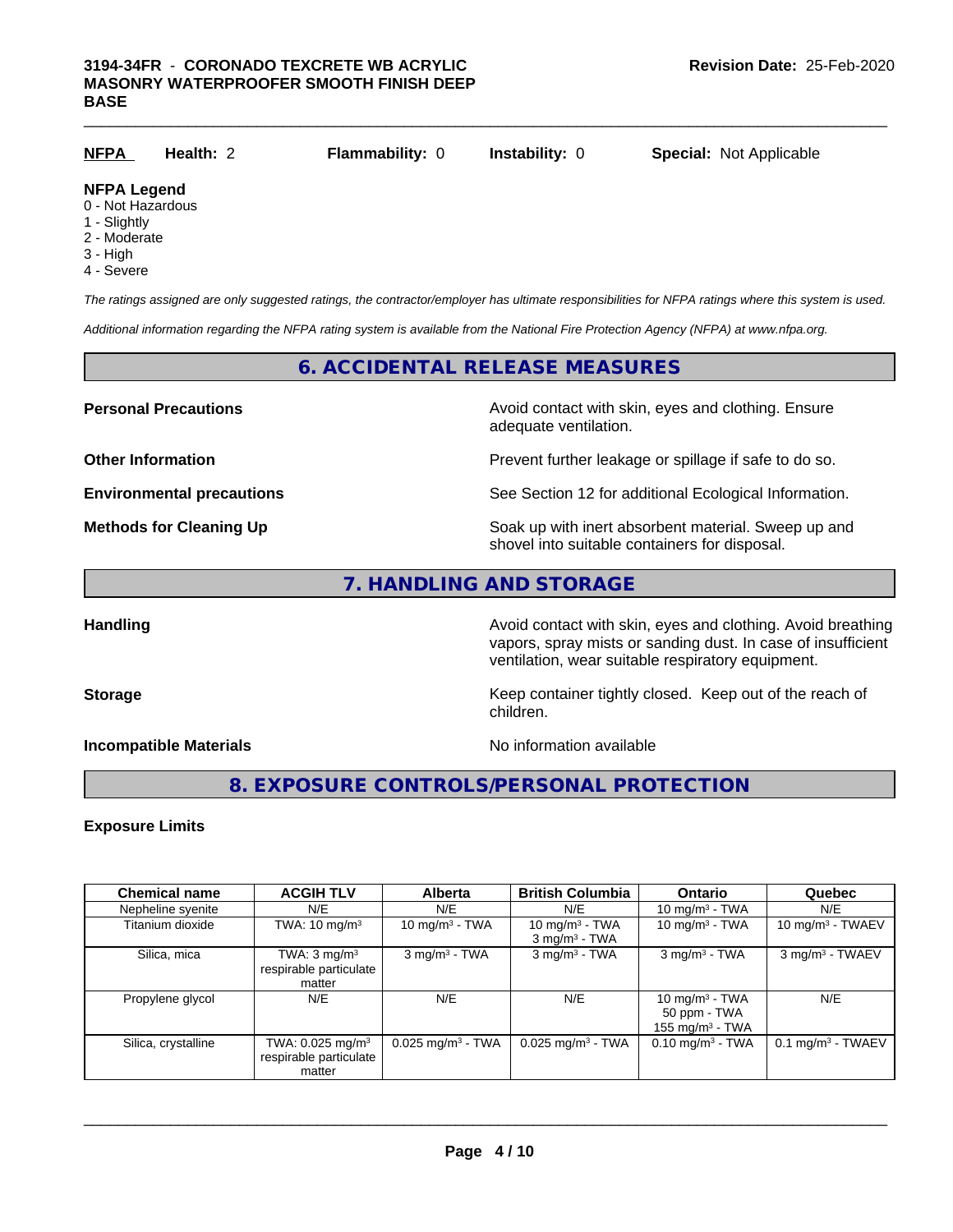### **Legend**

ACGIH - American Conference of Governmental Industrial Hygienists Alberta - Alberta Occupational Exposure Limits British Columbia - British Columbia Occupational Exposure Limits Ontario - Ontario Occupational Exposure Limits Quebec - Quebec Occupational Exposure Limits N/E - Not established

### **Personal Protective Equipment**

**Engineering Measures Ensure** Ensure adequate ventilation, especially in confined areas.

**Eye/Face Protection Safety glasses with side-shields.** 

 $\_$  ,  $\_$  ,  $\_$  ,  $\_$  ,  $\_$  ,  $\_$  ,  $\_$  ,  $\_$  ,  $\_$  ,  $\_$  ,  $\_$  ,  $\_$  ,  $\_$  ,  $\_$  ,  $\_$  ,  $\_$  ,  $\_$  ,  $\_$  ,  $\_$  ,  $\_$  ,  $\_$  ,  $\_$  ,  $\_$  ,  $\_$  ,  $\_$  ,  $\_$  ,  $\_$  ,  $\_$  ,  $\_$  ,  $\_$  ,  $\_$  ,  $\_$  ,  $\_$  ,  $\_$  ,  $\_$  ,  $\_$  ,  $\_$  ,

**Skin Protection Protection Protective gloves and impervious clothing. Respiratory Protection Exercise 2018** Use only with adequate ventilation. In operations where exposure limits are exceeded, use a NIOSH approved respirator that has been selected by a technically qualified person for the specific work conditions. When spraying the product or applying in confined areas, wear a NIOSH approved respirator specified for paint spray or organic vapors.

**Hygiene Measures Avoid contact with skin, eyes and clothing. Remove and Hygiene Measures** and clothing. Remove and wash contaminated clothing before re-use. Wash thoroughly after handling.

### **9. PHYSICAL AND CHEMICAL PROPERTIES**

| liquid<br>little or no odor<br>No information available<br>$10.9 - 11.0$<br>$1.30 - 1.33$<br>No information available<br>No information available<br>No information available<br>No information available<br>No information available<br>No information available<br>No information available<br>$50 - 60$<br>$35 - 45$<br>$40 - 50$<br>$55 - 65$<br>< 100<br>212<br>100<br>32<br>0<br>Not applicable<br>Not applicable<br>Not applicable<br>Not applicable |
|-------------------------------------------------------------------------------------------------------------------------------------------------------------------------------------------------------------------------------------------------------------------------------------------------------------------------------------------------------------------------------------------------------------------------------------------------------------|
| Not applicable<br>Not applicable                                                                                                                                                                                                                                                                                                                                                                                                                            |
|                                                                                                                                                                                                                                                                                                                                                                                                                                                             |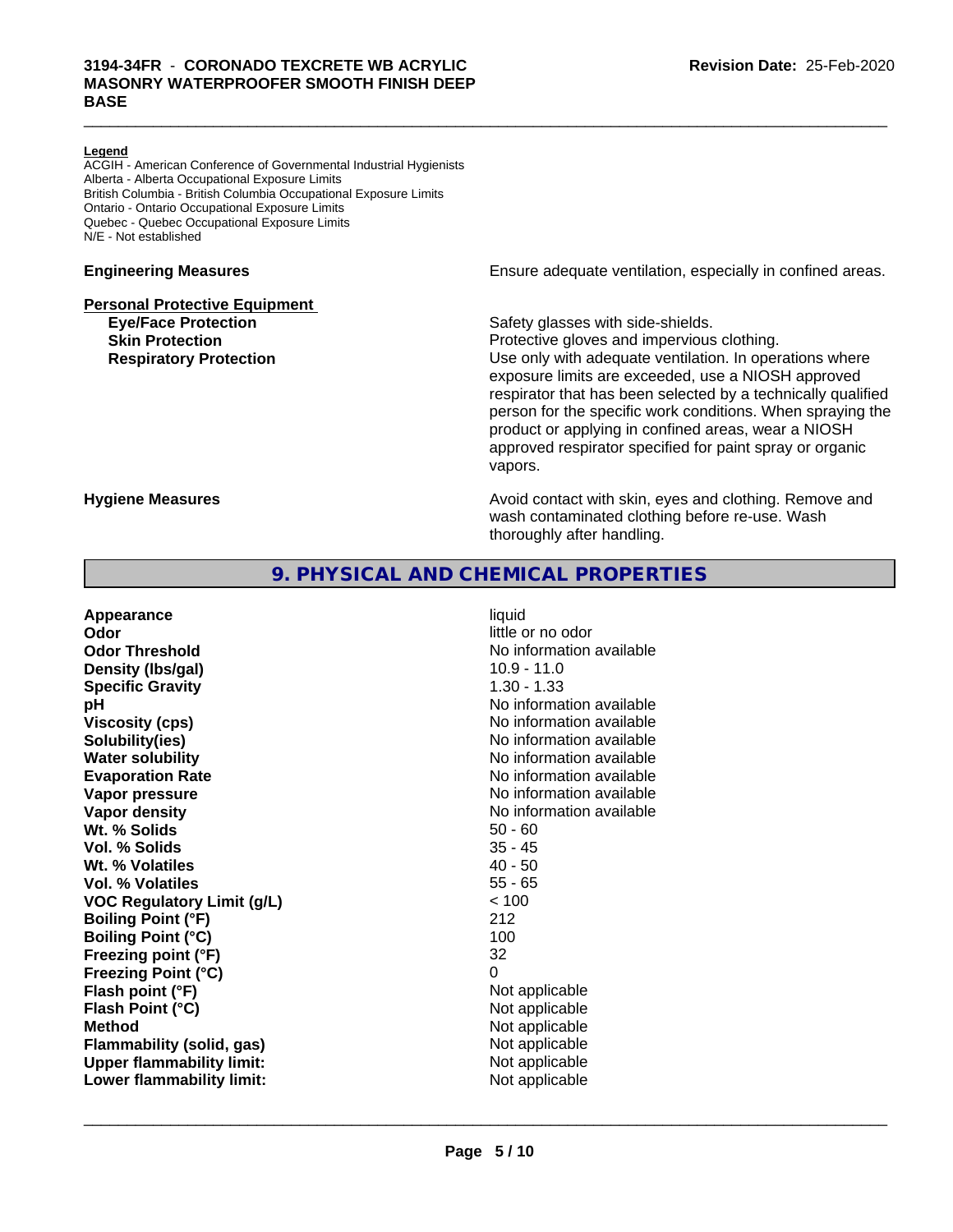### **3194-34FR** - **CORONADO TEXCRETE WB ACRYLIC MASONRY WATERPROOFER SMOOTH FINISH DEEP BASE**

**Autoignition Temperature (°F)**<br> **Autoignition Temperature (°C)** No information available **Autoignition Temperature (°C) Decomposition Temperature (°F)** No information available **Decomposition Temperature (°C)** No information available<br> **Partition coefficient Partition available** 

**No information available** 

 $\_$  ,  $\_$  ,  $\_$  ,  $\_$  ,  $\_$  ,  $\_$  ,  $\_$  ,  $\_$  ,  $\_$  ,  $\_$  ,  $\_$  ,  $\_$  ,  $\_$  ,  $\_$  ,  $\_$  ,  $\_$  ,  $\_$  ,  $\_$  ,  $\_$  ,  $\_$  ,  $\_$  ,  $\_$  ,  $\_$  ,  $\_$  ,  $\_$  ,  $\_$  ,  $\_$  ,  $\_$  ,  $\_$  ,  $\_$  ,  $\_$  ,  $\_$  ,  $\_$  ,  $\_$  ,  $\_$  ,  $\_$  ,  $\_$  ,

### **10. STABILITY AND REACTIVITY**

| <b>Reactivity</b>                         | Not Applicable                           |
|-------------------------------------------|------------------------------------------|
| <b>Chemical Stability</b>                 | Stable under normal conditions.          |
| <b>Conditions to avoid</b>                | Prevent from freezing.                   |
| <b>Incompatible Materials</b>             | No materials to be especially mentioned. |
| <b>Hazardous Decomposition Products</b>   | None under normal use.                   |
| <b>Possibility of hazardous reactions</b> | None under normal conditions of use.     |

### **11. TOXICOLOGICAL INFORMATION**

### **Product Information Information on likely routes of exposure**

**Principal Routes of Exposure Exposure** Eye contact, skin contact and inhalation. **Acute Toxicity**<br>**Product Information No information available Symptoms related to the physical,chemical and toxicological characteristics Symptoms** No information available **Delayed and immediate effects as well as chronic effects from short and long-term exposure Eye contact** May cause slight irritation **New York Contact Skin contact** Substance may cause slight skin irritation. Prolonged or repeated contact may dry skin and cause irritation. **Inhalation** May cause irritation of respiratory tract. **Ingestion Ingestion Index is a linear in the line of the line of the line of the line of the line of the line of the line of the line of the line of the line of the line of the line of the line of the line of the line** vomiting and diarrhea. **Sensitization No information available.** No information available. **Neurological Effects No information available. Mutagenic Effects** Suspected of causing genetic defects. **Reproductive Effects** May damage fertility or the unborn child. **Developmental Effects**<br> **Target organ effects**<br> **Target organ effects**<br> **No information available.** No information available. **STOT** - single exposure **No information available. STOT - repeated exposure** Causes damage to organs through prolonged or repeated exposure if inhaled.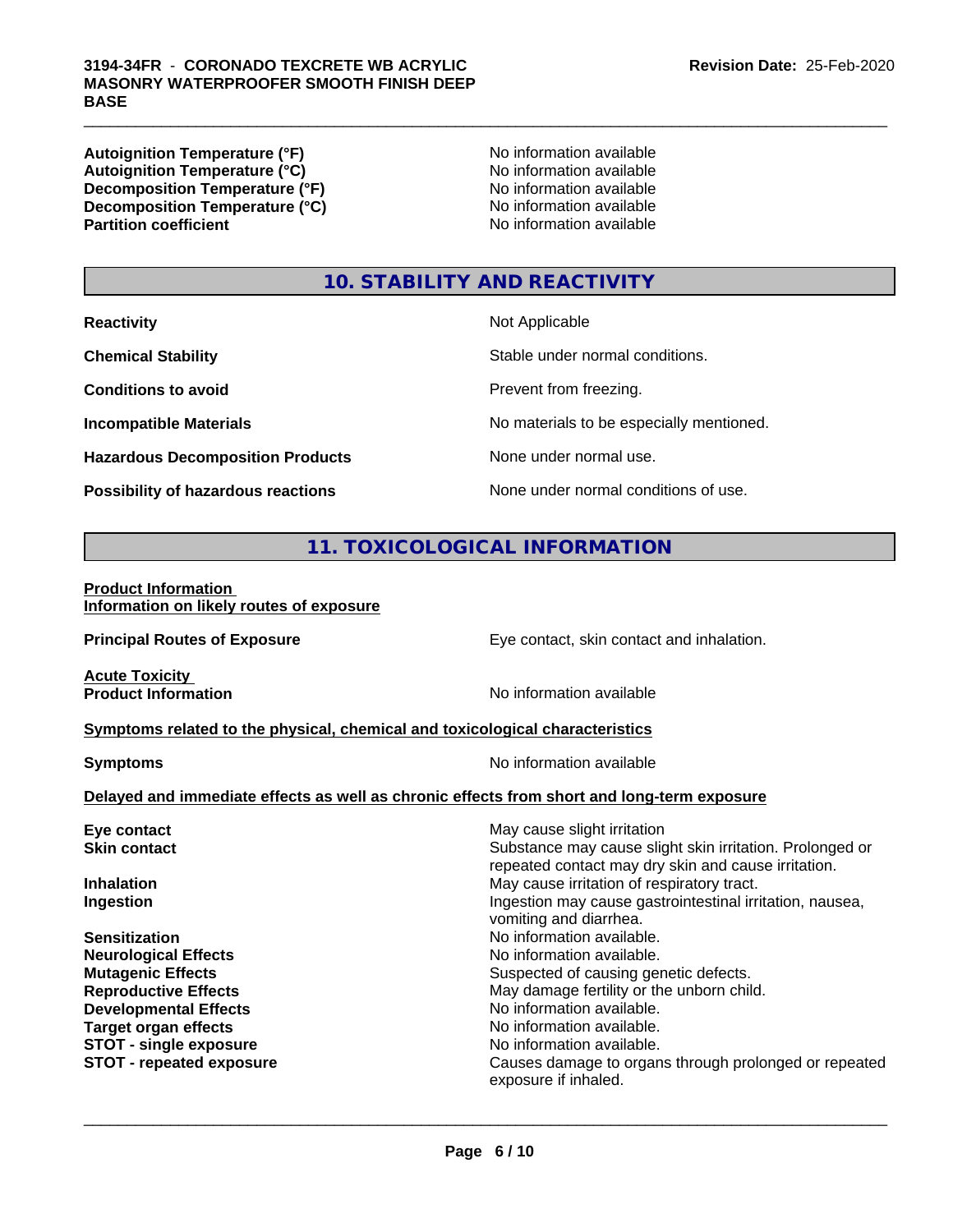**Other adverse effects**<br> **Aspiration Hazard**<br> **Aspiration Hazard**<br> **Aspiration Hazard**<br> **Aspiration Available.** No information available.

 $\_$  ,  $\_$  ,  $\_$  ,  $\_$  ,  $\_$  ,  $\_$  ,  $\_$  ,  $\_$  ,  $\_$  ,  $\_$  ,  $\_$  ,  $\_$  ,  $\_$  ,  $\_$  ,  $\_$  ,  $\_$  ,  $\_$  ,  $\_$  ,  $\_$  ,  $\_$  ,  $\_$  ,  $\_$  ,  $\_$  ,  $\_$  ,  $\_$  ,  $\_$  ,  $\_$  ,  $\_$  ,  $\_$  ,  $\_$  ,  $\_$  ,  $\_$  ,  $\_$  ,  $\_$  ,  $\_$  ,  $\_$  ,  $\_$  ,

**Numerical measures of toxicity**

**The following values are calculated based on chapter 3.1 of the GHS document**

| <b>ATEmix (oral)</b>   | 96125 mg/kg  |
|------------------------|--------------|
| <b>ATEmix (dermal)</b> | 574847 mg/kg |

### **Component Information**

| Chemical name                                                                                 | Oral LD50                                    | Dermal LD50                                                            | Inhalation LC50 |
|-----------------------------------------------------------------------------------------------|----------------------------------------------|------------------------------------------------------------------------|-----------------|
| Titanium dioxide<br>13463-67-7                                                                | $> 10000$ mg/kg (Rat)                        |                                                                        |                 |
| Propylene glycol<br>57-55-6                                                                   | $= 20$ g/kg (Rat)                            | $= 20800$ mg/kg (Rabbit)                                               |                 |
| Propanoic acid, 2-methyl-,<br>monoester with<br>2,2,4-trimethyl-1,3-pentanediol<br>25265-77-4 | $=$ 3200 mg/kg (Rat)                         | $> 15200$ mg/kg (Rat)                                                  |                 |
| Carbamic acid.<br>1H-benzimidazol-2-yl-, methyl ester<br>10605-21-7                           | $>$ 5050 mg/kg (Rat)<br>$= 6400$ mg/kg (Rat) | $\cdot$ 10000 mg/kg (Rabbit) = 2 g/kg (<br>$Rat$ = 8500 mg/kg (Rabbit) |                 |

### **Chronic Toxicity**

### **Carcinogenicity**

*The information below indicateswhether each agency has listed any ingredient as a carcinogen:.*

| <b>Chemical name</b> | <b>IARC</b>                    | <b>NTP</b>             |  |
|----------------------|--------------------------------|------------------------|--|
|                      | 2B - Possible Human Carcinogen |                        |  |
| Titanium dioxide     |                                |                        |  |
|                      | 1 - Human Carcinogen           | Known Human Carcinogen |  |
| Silica, crystalline  |                                |                        |  |

• Crystalline Silica has been determined to be carcinogenic to humans by IARC (1) when in respirable form. Risk of cancer depends on duration and level of inhalation exposure to spray mist or dust from sanding the dried paint.

• Although IARC has classified titanium dioxide as possibly carcinogenic to humans (2B), their summary concludes: "No significant exposure to titanium dioxide is thought to occur during the use of products in which titanium dioxide is bound to other materials, such as paint."

### **Legend**

IARC - International Agency for Research on Cancer NTP - National Toxicity Program OSHA - Occupational Safety & Health Administration

**12. ECOLOGICAL INFORMATION**

### **Ecotoxicity Effects**

The environmental impact of this product has not been fully investigated.

### **Product Information**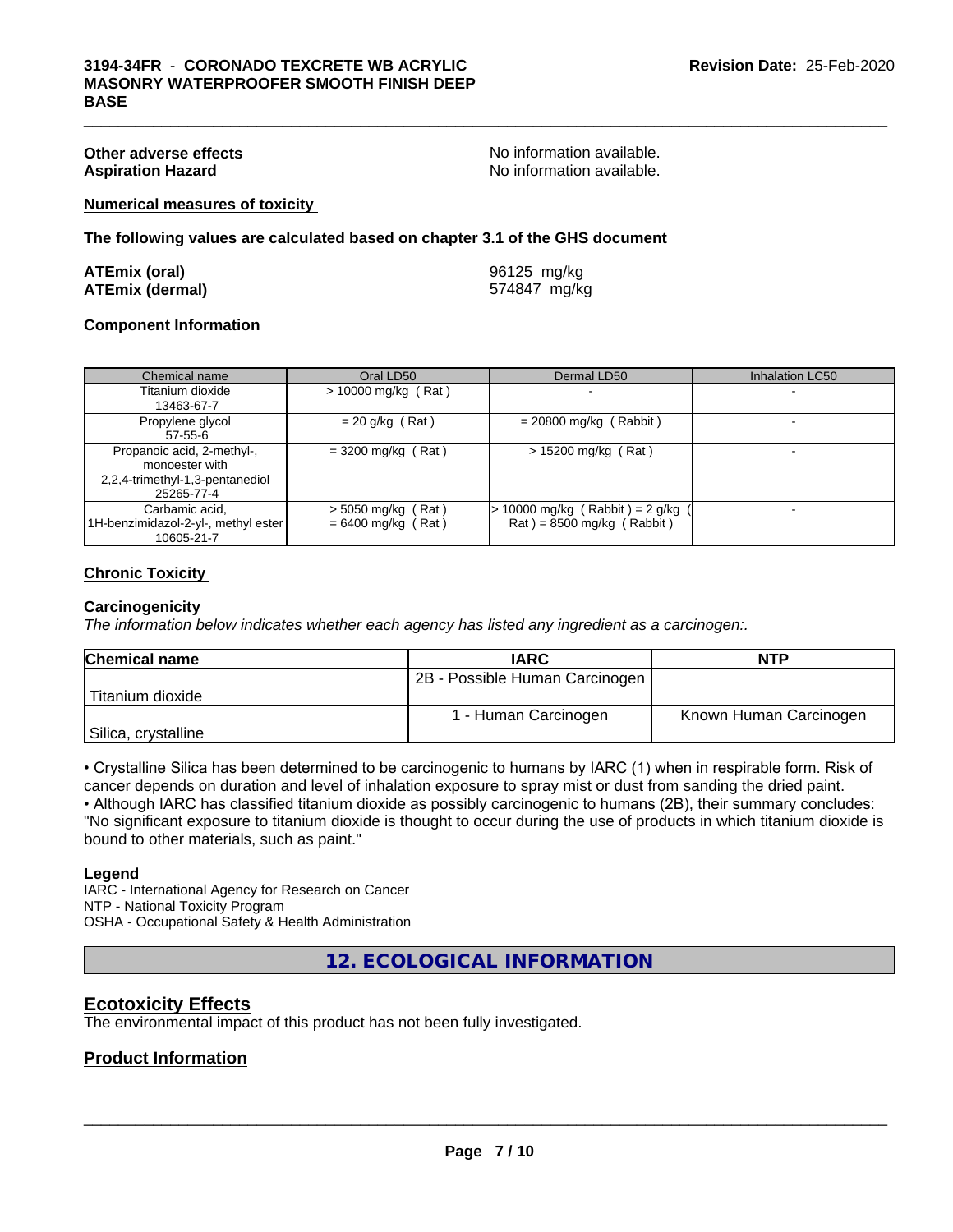### **Acute Toxicity to Fish**

No information available

**Acute Toxicity to Aquatic Invertebrates**

No information available

### **Acute Toxicity to Aquatic Plants**

No information available

### **Persistence / Degradability**

No information available.

### **Bioaccumulation**

There is no data for this product.

### **Mobility in Environmental Media**

No information available.

### **Ozone**

No information available

### **Component Information**

### **Acute Toxicity to Fish**

Titanium dioxide  $LC50:$  > 1000 mg/L (Fathead Minnow - 96 hr.) Propylene glycol LC50: 710 mg/L (Fathead Minnow - 96 hr.) Carbamic acid, 1H-benzimidazol-2-yl-, methyl ester LC50: 1.5 mg/L (Rainbow Trout - 96 hr.)

### **Acute Toxicity to Aquatic Invertebrates**

Propylene glycol EC50: > 10000 mg/L (Daphnia magna - 24 hr.) Carbamic acid, 1H-benzimidazol-2-yl-, methyl ester LC50: 0.22 mg/L (water flea - 48 hr.)

### **Acute Toxicity to Aquatic Plants**

No information available

### **13. DISPOSAL CONSIDERATIONS**

**Waste Disposal Method Dispose of in accordance with federal, state, provincial,** and local regulations. Local requirements may vary, consult your sanitation department or state-designated

 $\_$  ,  $\_$  ,  $\_$  ,  $\_$  ,  $\_$  ,  $\_$  ,  $\_$  ,  $\_$  ,  $\_$  ,  $\_$  ,  $\_$  ,  $\_$  ,  $\_$  ,  $\_$  ,  $\_$  ,  $\_$  ,  $\_$  ,  $\_$  ,  $\_$  ,  $\_$  ,  $\_$  ,  $\_$  ,  $\_$  ,  $\_$  ,  $\_$  ,  $\_$  ,  $\_$  ,  $\_$  ,  $\_$  ,  $\_$  ,  $\_$  ,  $\_$  ,  $\_$  ,  $\_$  ,  $\_$  ,  $\_$  ,  $\_$  ,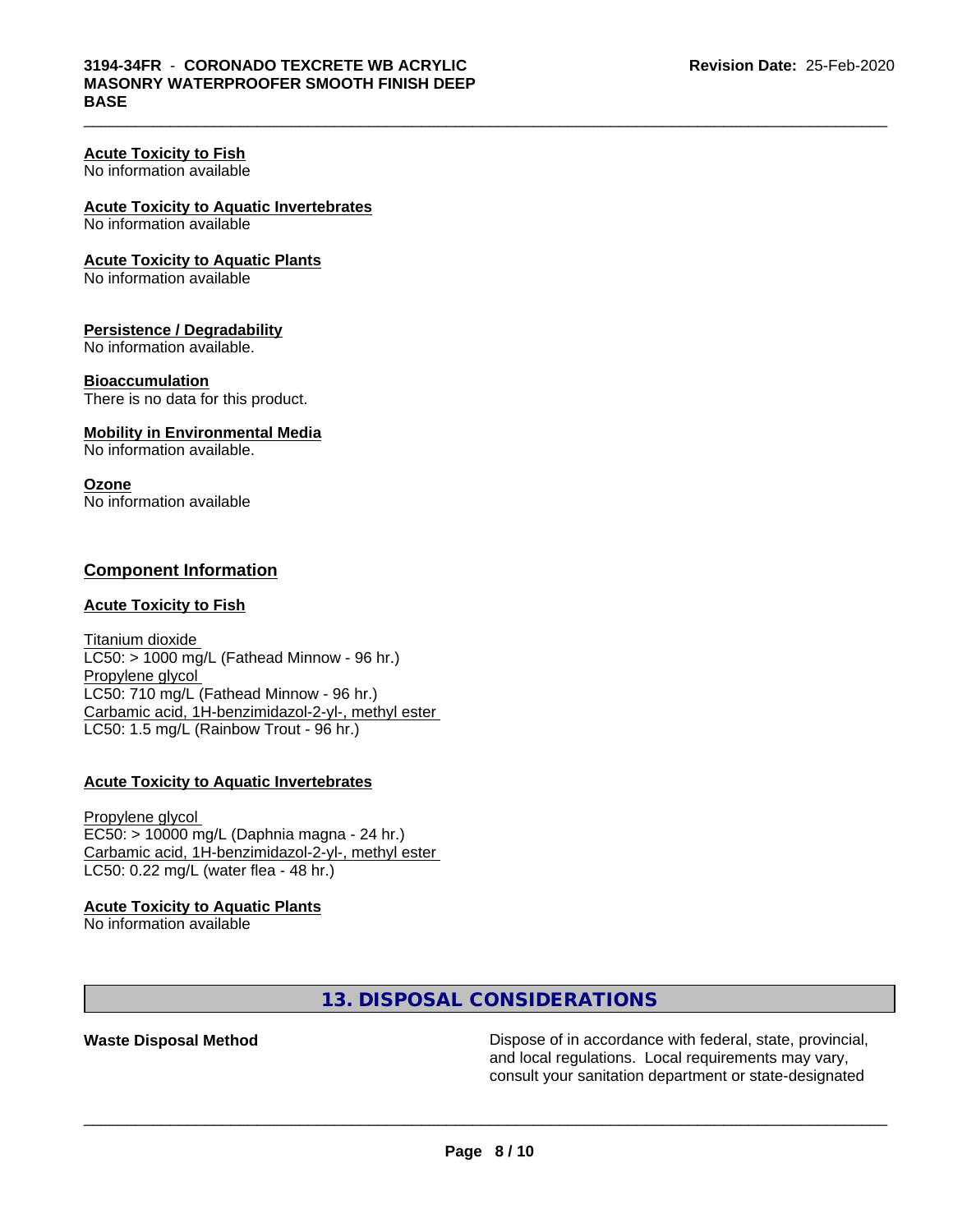environmental protection agency for more disposal options.

### **14. TRANSPORT INFORMATION**

 $\_$  ,  $\_$  ,  $\_$  ,  $\_$  ,  $\_$  ,  $\_$  ,  $\_$  ,  $\_$  ,  $\_$  ,  $\_$  ,  $\_$  ,  $\_$  ,  $\_$  ,  $\_$  ,  $\_$  ,  $\_$  ,  $\_$  ,  $\_$  ,  $\_$  ,  $\_$  ,  $\_$  ,  $\_$  ,  $\_$  ,  $\_$  ,  $\_$  ,  $\_$  ,  $\_$  ,  $\_$  ,  $\_$  ,  $\_$  ,  $\_$  ,  $\_$  ,  $\_$  ,  $\_$  ,  $\_$  ,  $\_$  ,  $\_$  ,

| TDG                | Not regulated |
|--------------------|---------------|
| <b>ICAO / IATA</b> | Not regulated |
| IMDG / IMO         | Not regulated |

**15. REGULATORY INFORMATION**

### **International Inventories**

| <b>TSCA: United States</b> | Yes - All components are listed or exempt. |
|----------------------------|--------------------------------------------|
| <b>DSL: Canada</b>         | Yes - All components are listed or exempt. |

### **National Pollutant Release Inventory (NPRI)**

### **NPRI Parts 1- 4**

This product contains the following Parts 1-4 NPRI chemicals:

*None*

### **NPRI Part 5**

This product contains the following NPRI Part 5 Chemicals:

*None*

### **WHMIS Regulatory Status**

This product has been classified in accordance with the hazard criteria of the Hazardous Products Regulations (HPR) and the SDS contains all the information required by the HPR.

| <b>16. OTHER INFORMATION</b>                                                                                                                          |               |                 |                      |          |  |  |  |
|-------------------------------------------------------------------------------------------------------------------------------------------------------|---------------|-----------------|----------------------|----------|--|--|--|
| HMIS -                                                                                                                                                | Health: $2^*$ | Flammability: 0 | <b>Reactivity: 0</b> | $PPE: -$ |  |  |  |
| <b>HMIS Legend</b><br>0 - Minimal Hazard<br>1 - Slight Hazard<br>2 - Moderate Hazard<br>3 - Serious Hazard<br>4 - Severe Hazard<br>* - Chronic Hazard |               |                 |                      |          |  |  |  |